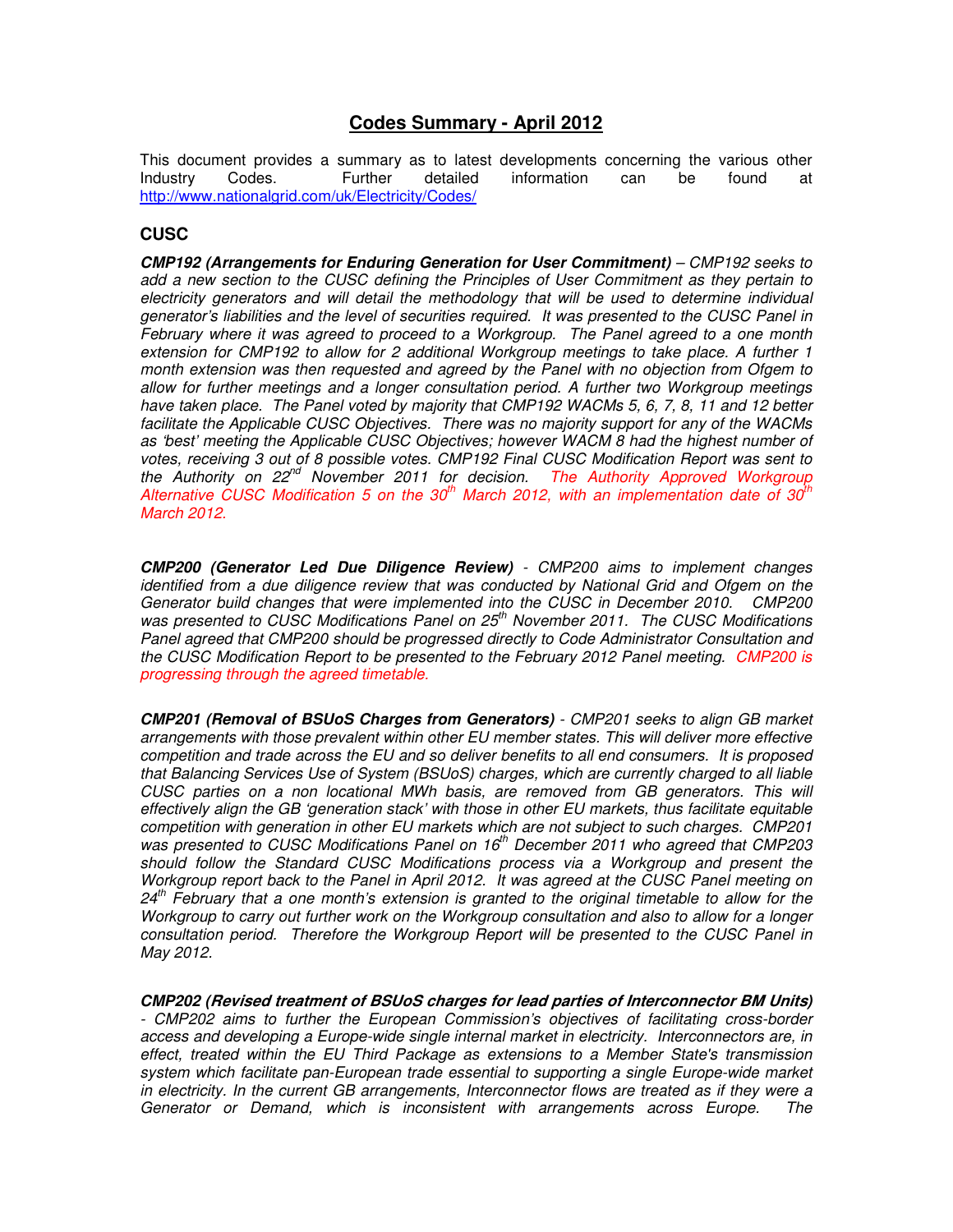Transmission Licence allows NGET to recover revenue in respect of the Balancing Services Activity, including the operation of the transmission system, through Balancing Services Use of System (BSUoS) charges. Liable CUSC parties pay BSUoS charges, based on their energy taken from, or supplied to the transmission system on a non locational MWh basis. BSUoS charges are paid for by all CUSC parties, including Lead Parties for flows on Interconnectors BM Units. This has the effect of reducing the number of occasions where potentially beneficial trades could have taken place and therefore potentially conflicts with the EU objectives. In particular, it creates a barrier to exports from the GB transmission system across Interconnectors.

In addition, the application of BSUoS to cross-border flows creates a differential between those trades that facilitate competition within a national market and pan European trades that facilitate competition across a single European electricity market. A non physical trader operating within the GB market does not pay BSUoS. However, trades between GB and other Member States, which in the context of a single European market can also be considered as non-physical, are subject to BSUoS charges when they result in flows to / from GB. Efficient trading between GB and other Member States is therefore frustrated by the application of a BSUoS charge. CMP202 aims to address these issues by removing BSUoS charges for Interconnector BM Units, and, in doing so, further align GB arrangements with EU objectives and facilitates greater use of Interconnectors, and encourages further cross-border trading. CMP202 was presented to CUSC Modifications Panel on  $16<sup>th</sup>$  December 2011 who agreed that CMP203 should follow the Standard CUSC Modifications process via a Workgroup and present the Workgroup report back to the Panel in April 2012. CMP202 is progressing through the agreed timetable.

**CMP203 (TNUoS Charging Arrangements for Infrastructure Assets Subject to One-Off Charges)** - CMP203 seeks to align GB market arrangements with those prevalent within other EU member states. This will deliver more effective competition and trade across the EU and so deliver benefits to all end consumers. It is proposed that Balancing Services Use of System (BSUoS) charges, which are currently charged to all liable CUSC parties on a non locational MWh basis, are removed from GB generators. This will effectively align the GB 'generation stack' with those in other EU markets, thus facilitate equitable competition with generation in other EU markets which are not subject to such charges. There should be no adverse effects for GB end consumers, subject to implementation taking account of existing contractual commitments. Aligning the GB market arrangements with other member states better facilitates an efficient functioning internal market in electricity. To that end, GB consumers will benefit from more competitive arrangements delivered through a wider fully functioning competitive market in generation. Whilst the EU Third Package arrangements recognise that different types of market organisation will exist within the wider internal market in electricity, it also acknowledges the need to ensure a level playing field to deliver the full benefits of a competitive internal market in electricity. These objectives are broadly comparable with the objectives applicable to the Charging Methodologies within the CUSC. CMP203 was presented to CUSC Modifications Panel on  $16<sup>th</sup>$  December 2011 who agreed that CMP203 should follow the Standard CUSC Modifications process via a Workgroup and present the Workgroup report back to the Panel in April 2012. CMP203 is progressing through the agreed timetable.

**CMP204 (Consequential to Grid Code Modification D/11 (System to Generator Operational Intertripping Schemes)** - CMP204 is a consequential Modification Proposal to the Grid Code Proposal D/11 'System to Generator Operational Intertripping Schemes'. This Modification Proposal seeks to amend the CUSC to ensure that the System to Generator Intertripping schemes which use the relevant Transmission Owner's circuit breakers are included. This modification is intended to clarify current business practice and to improve understanding of the 'System to Generator Operational Intertripping' section of the CUSC. CMP204 was presented to CUSC Modifications Panel on  $27<sup>th</sup>$  January 2012 who agreed that CMP204 should follow the Standard CUSC Modifications process and progress straight to Code Administrator Consultation. On the  $30<sup>th</sup>$  March 2012 the CUSC Panel voted unanimously that CMP204 better facilitates the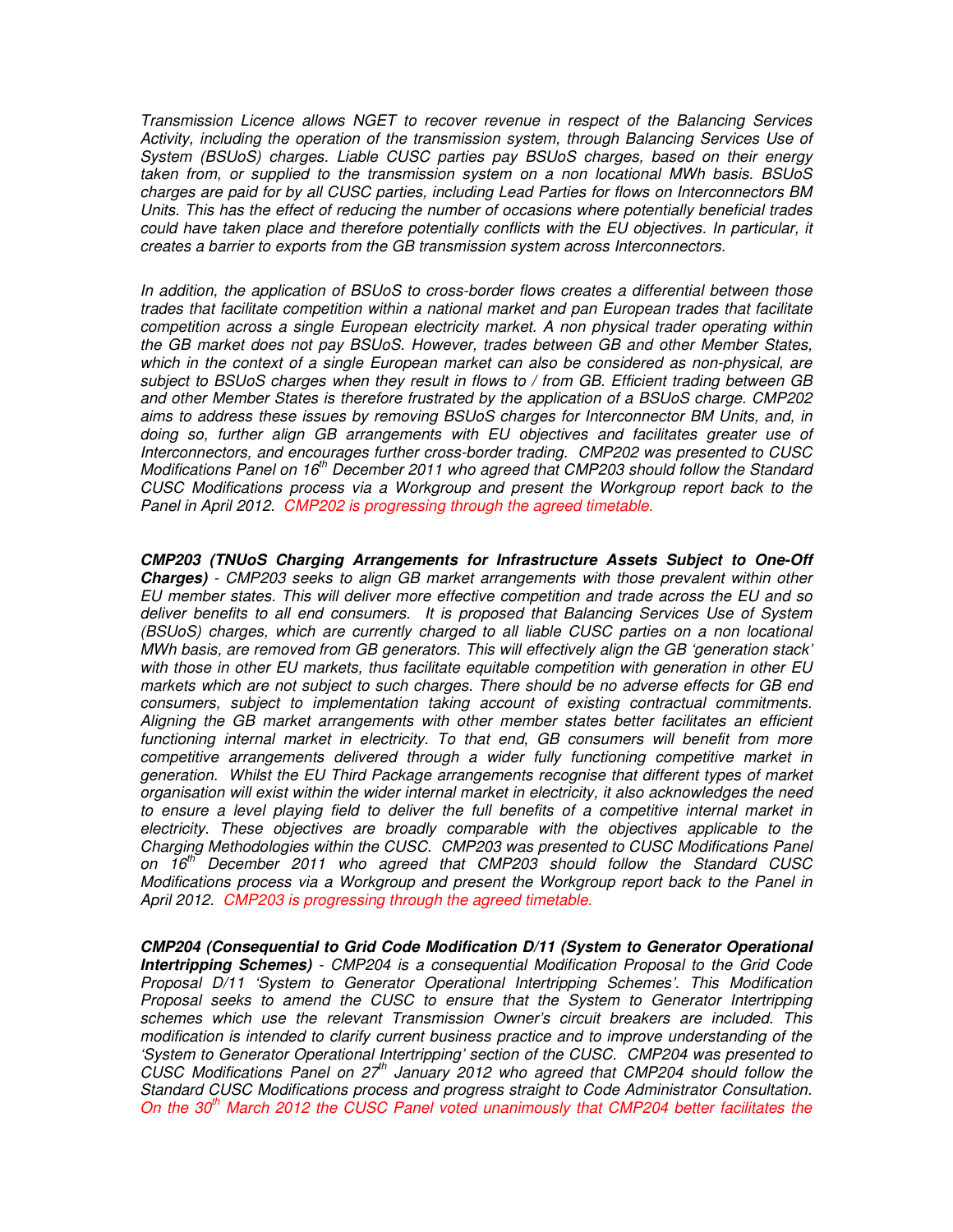Applicable CUSC objectives and should be implemented. A Final CUSC Modification Report has been submitted to the Authority.

**CMP205 (Clarification to the Mandatory Services Agreement)** - CMP205 Modification Proposal proposes minor changes to CUSC Schedule 2 Exhibit 4 – Mandatory Services Agreement (MSA). These proposed changes aim to update the CUSC Document to reflect changes in the industry and are intended to keep the Exhibit up to date and keep consistent within the CUSC. These changes aim to include new optional clauses within the MSA for customers to agree to, depending on the category of user they are and the type of connection they are applying for. A change has also been proposed to remove a clause relating to the Restricted Trade Practices Act 1976 which is now repealed so has been recommended for deletion. This is a consequential change to a government decision so is purely housekeeping.  $CMP205$  was presented to CUSC Modifications Panel on  $27<sup>th</sup>$  January 2012 who agreed that CMP205 should follow the Self Governance route and progress straight to Code Administrator Consultation. On the  $30<sup>th</sup>$  March 2012 the Panel voted unanimously that CMP205 better facilitates the Applicable CUSC objectives and should be implemented. CMP205 will be implemented subject to the self –governance appeals process, which started on  $30<sup>th</sup>$  March 2012 and will close on  $24^{th}$  April 2012. The earliest implementation date will be 10<sup>th</sup> May 2012.

#### **CMP206 (Requirement for National Grid Electricity Transmission to provide and update year ahead TNUos forecasts)**

CMP206 Modification Proposal seeks a requirement for National Grid Electricity Transmission (NGET) to publish a year ahead forecast of Transmission Network Use of System (TNUoS) charges. The forecasts would also be updated at regular intervals during the year (for example every three months) and would be specified to the same level of detail as current notifications of final tariff charges. For example, forecasts of 2013-14 TNUoS charges would be published, say, in May, August and November of 2012 and February in 2013. CMP206 was presented to CUSC Modifications Panel on 30<sup>th</sup> March 2012 and the CUSC Modifications Panel agreed that CMP206 should proceed to Workgroup. The Workgroup Report will be presented to the CUSC Panel on 31<sup>st</sup> August 2012.

#### **CMP207 (Limit increases to TNUos tariffs to 20% in any one year)**

CMP207 Modification Proposal proposes that National Grid Electricity Transmission (NGET) to limit changes to Transmission Network Use of System (TNUoS) charges so that no element of the charges will increase by more than 20% in any one year. The proposal seeks to reallocate the recovery of allowed revenue within year where tariffs would otherwise rise by more than 20%. The tariff increase would be limited to 20% in any one year, and any changes required more than that amount would be thereby phased in. CMP207 was presented to CUSC Modifications Panel on  $30<sup>th</sup>$  March 2012. The Panel agreed that CMP207 is a methodology change and that it should not be treated as Self-governance. The CUSC Panel agreed that CMP207 should not be exempted from the ongoing electricity transmission charging Significant Code Review. The Authority agreed to confirm its position on this to the CUSC Panel.

#### **CMP208 (Requirement for National Grid Electricity Transmission to provide and update forecasts of BSUoS charges each month)**

CMP208 Modification Proposal proposes that National Grid Electricity Transmission (NGET) publish a current year forecast and a year-ahead forecast of Balancing Services Use of System (BSUoS) charges. It would also require that the forecasts be updated on a monthly basis during the year and that they should be in a prescribed format with commentary posted on the National Grid website. CMP208 was presented to CUSC Modifications Panel on  $30<sup>th</sup>$  March 2012 and the CUSC Modifications Panel agreed that CMP208 should proceed to Workgroup. The Workgroup Report will be presented to the CUSC Panel on 31<sup>st</sup> August 2012.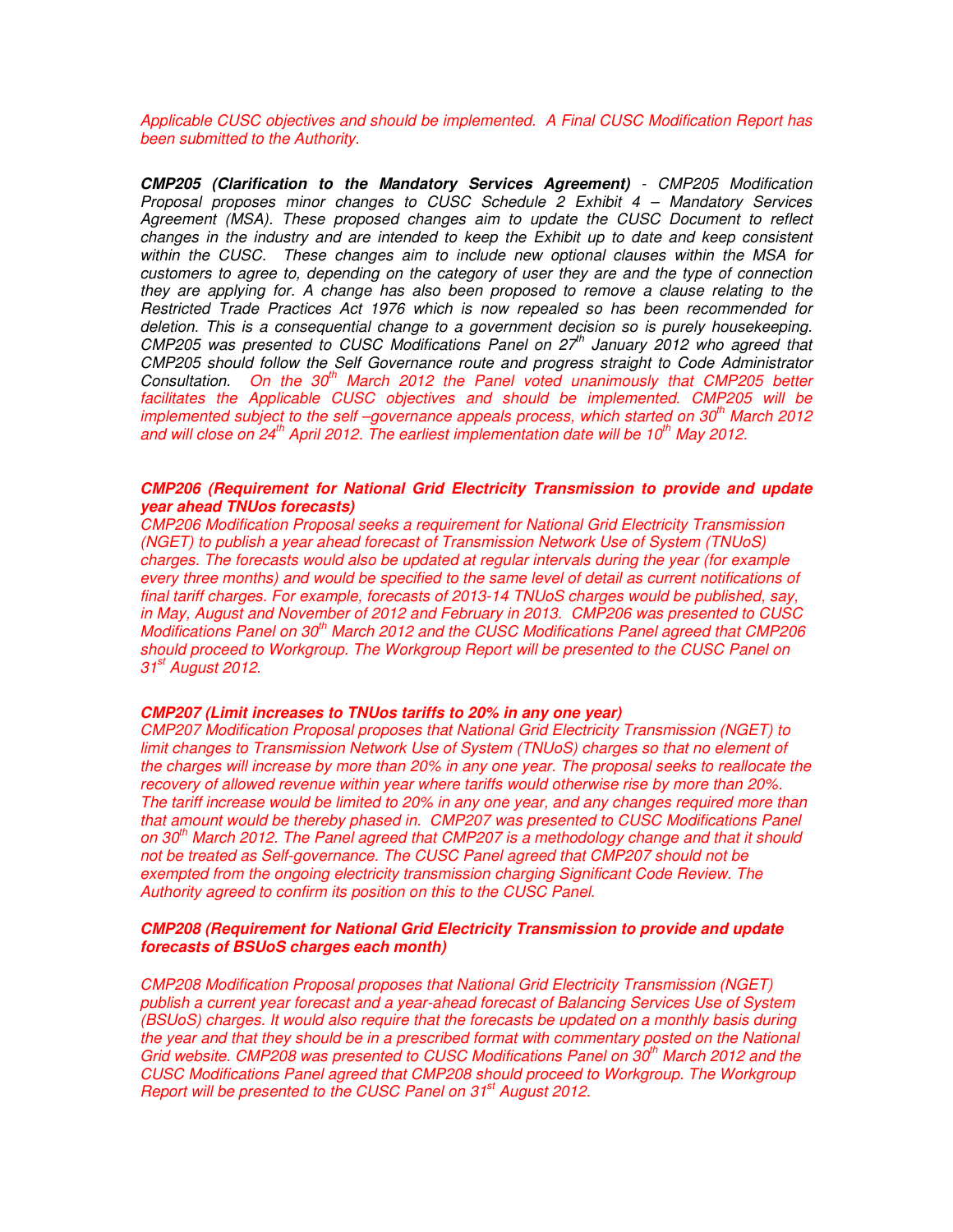# **Grid Code**

The most recent meeting of the Grid Code Review Panel was held on 21<sup>st</sup> March 2012. The next GCRP will take place on  $16<sup>th</sup>$  May 2012.

#### **Consultations & Reports to the Authority**

# **2010**

# **A/10 (Generator Compliance)**

The original Consultation was published in 2010 and a significant number of revisions made to the proposals as a result. Consequently, a Further Consultation for A/10 was published in February 2011 which closed on  $8<sup>th</sup>$  April 2011 with ten responses which, in general, supported the proposals in their new form. The Final Authority Report has been submitted and Ofgem have provided comments on the Report which National Grid is now addressing. Once A/10 has been approved, NGET will raise associated STC Amendment Proposals.

#### **B/10 (Record of Inter-system Safety Precautions (RISSP))**

Consultation published on the 2nd February 2010, responses were requested by the  $30<sup>th</sup>$  March 2010. Five responses have been received and a Report to the Authority has been submitted for a decision. Ofgem have raised a couple of questions relating to B/10 and NGET is currently working on resolving these queries before resubmitting a report to the Authority.

## **2011**

## **C/11 (BM Unit Data from Intermittent Generation)**

C/11 proposes to amend the definitions of Output Useable (OU) and Physical Notification (PN) within the Grid Code, along with changes to the obligation to follow PNs. The objective of these changes is to improve clarity with regard to data provided by Generating Units powered by Intermittent Power Sources. This Industry Consultation was published on  $18<sup>th</sup>$  May 2011 with responses requested by  $16<sup>th</sup>$  June 2011. Six responses were received and National Grid is currently drafting a Report to the Authority. Following discussion at the September 2011 GCRP, an additional Working Group meeting was held in November to discuss further refinements of the proposals. A revised Workgroup Report and further Industry Consultation are being drafted. The Commercial Balancing Services Group (CBSG) will be continuing to review wider issues related to intermittent generation.

#### **D/11 (System to Generator Operational Intertripping Schemes)**

Following the conclusion of a previous Grid Code Amendment, F/08, relating to the technical requirements that form part of a system to generator operational intertripping scheme, National Grid was asked by the Authority to review the intertripping scheme descriptions in the Grid Code. It is proposed within this Consultation to amend the definition of "System to Generator Intertripping" so that scheme which use the Relevant Transmission Owner's circuit breaker are included, where all relevant parties have agreed this solution. This Industry Consultation was published on 20<sup>th</sup> May 2011 and four responses were received. National Grid has submitted the Report to the Authority for a decision. Consideration will now need to be given regarding how the tripping of OFTO breakers will be treated under the STC.

#### **F/11 (Generator Led Due Diligence Review)**

Aims to implement changes identified from a due diligence review, which was conducted between July and August 2011 by National Grid and Ofgem, on the Generator Led changes that were implemented into the Grid Code on 31 December 2010. Industry Consultation closed on  $2^{nd}$  March 2012 and three responses were received. National Grid has submitted the Report to the Authority for a decision.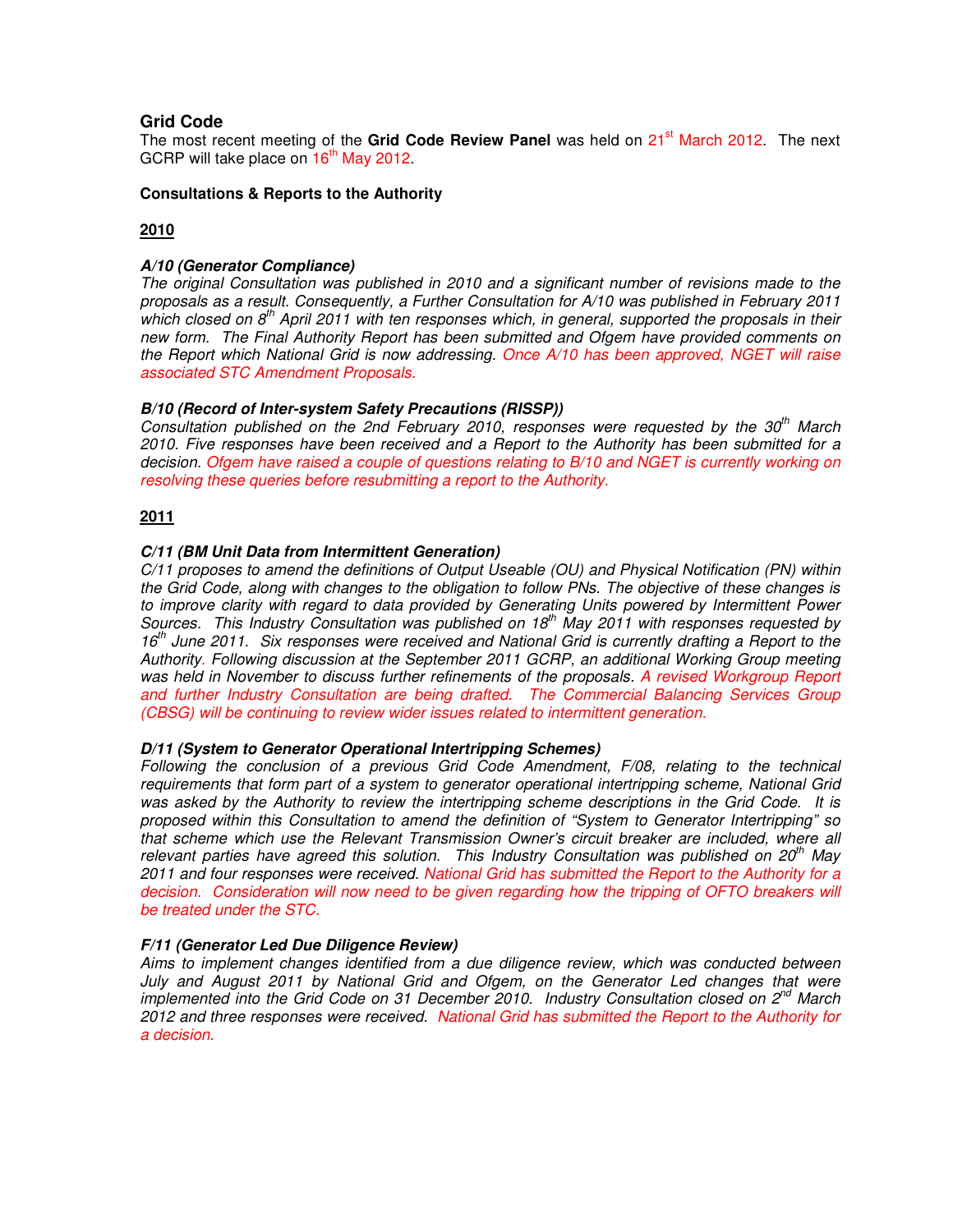# **2012**

#### **A/12 (Information Required to Evaluate Sub-Synchronous Resonance)**

Proposes changes to facilitate the exchange of information required to evaluate and, if necessary, mitigate the risk of Sub-Synchronous phenomena such as Sub-Synchronous Resonance on the Transmission System. The Industry Consultation closed on 26<sup>th</sup> March 2012.

#### **B/12 (Formalising Two Shifting Limit and other parameters)**

This consultation has been published by the Electricity Balancing System Group and is seeking views on modifications to the Grid Code to make Two Shifting Limit and certain items of Other Relevant Data (Grid Code BC1.4.2(f)) formal parameters. The consultation opened on  $16<sup>tn</sup>$ March 2012 and responses are requested by  $24<sup>th</sup>$  April 2012.

#### **Working Groups**

#### **Frequency Response Working Group**

The BSSG Working Group was established to assess the technical and commercial aspects of frequency response for current and future generation mix and new technologies. The working group is to assess the existing Grid Code obligations for appropriateness for the current environment. At the last Working Group meeting (15<sup>th</sup> Oct) it was proposed that a technical sub group was established to determine total system requirements for both inertia and response. The sub group held its first meeting on 15<sup>th</sup> November 2010. The sub-group has now concluded and submitted their report to the Frequency Response Working Group. The Working Group is currently drafting the Workgroup Consultation. The previous meeting was held on  $5<sup>th</sup>$  April 2012, the next meeting is planned for early May 2012.

#### **Maintenance Standards (CC.7.7)**

The scope of this group is limited to a review of Grid Code obligation CC.7.7 and Maintenance Standards. The Working Group would be tasked with assessing the current industry codes associated with the notification of Scottish and Offshore generators and Scottish Distribution Network Operators in relation to changes of system fault levels. The intention is to afford these Users with a similar notification and protection as given to Users connected in England and Wales. The last meeting took place on 31<sup>st</sup> October 2011 and a Workgroup report has been submitted to January 2012 GCRP. The Workgroup Report makes reference to the STC Committee needing to review some of the processes in the STC and STCPs in relation to notification of Users being affected by other User works or Transmission Owner works. At the January 2012 GCRP it was agreed to extend the Terms of Reference to address an issue identified by Workgroup members that was not part of the original scope.

#### **BMU Configurations Offshore**

This purpose of this group is to look at development of standard BMU Configuration diagrams for offshore Power Park Modules. The Working Group will assess the current industry code requirements for the relevant reporting of such data, determine what the System Operator requires and consequently develop code modifications for the provision of such information. The last meeting took place on 14<sup>th</sup> February 2012 where it was agreed that the Workgroup Report would be drafted. No further meetings are anticipated.

#### **Electricity Balancing System Group (EBSG)**

The scope of this group is limited to that of the Electricity Balancing System, and the Balancing Mechanism and Ancillary Services data and instructions that it will support. The group will consider the changes requested by the industry in response to National Grid's consultations and also any changes that are offered as part of the standard vendor system. The group has established two subgroups EBSIT (focusing on IT issues) and EBSMSM (focussing on Multi Shaft modelling). The last EBSG meeting took place in on 1<sup>st</sup> March 2012 and the next meeting is planned for  $27<sup>th</sup>$  April 2012.